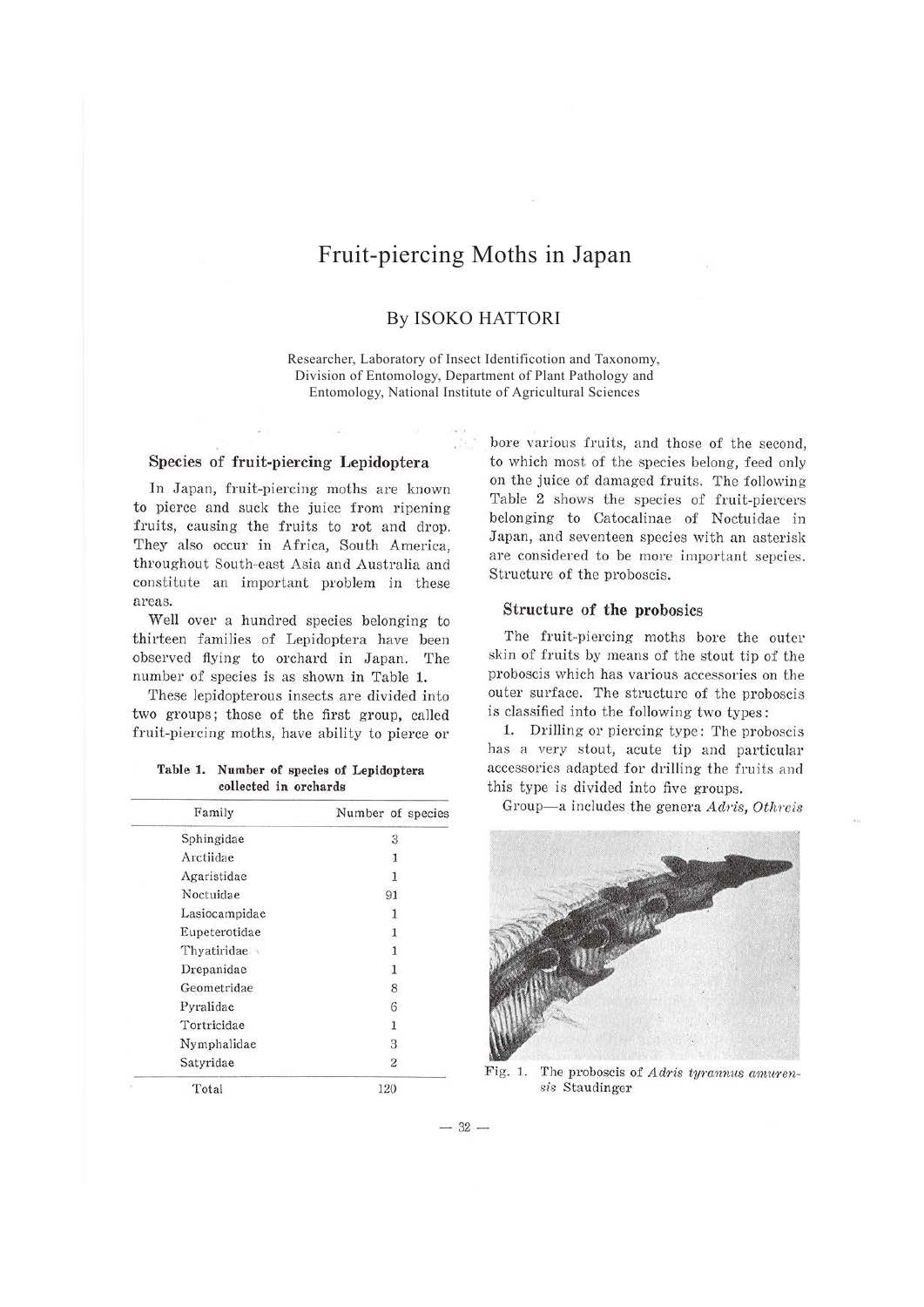| Attaking fruits<br>Moths                 | grape    | peach    | plum     | apple    | citrus   | pear     | $f_1g$   | persimmon | loquat   |  |  |
|------------------------------------------|----------|----------|----------|----------|----------|----------|----------|-----------|----------|--|--|
| Adris tyrannus amurensis Staudinger<br>* | $\times$ | $\times$ | $\times$ | $\times$ | $\times$ | ×        | ×        | ×         | $\times$ |  |  |
| ∗<br>Othreis fullonica Clerck            | $\times$ | $\times$ |          | ×        |          | ×        |          |           |          |  |  |
| *<br>Eumaenas salaminia Cramer           |          |          |          | ×        |          |          |          |           |          |  |  |
| *<br>Oraesia excavata Butler             | X        | ×        | ×        | ×        | $\times$ | ×        | X        | $\times$  | $\times$ |  |  |
| Oraesia emarginata Fabricius             | ×        | $\times$ | $\times$ | ×        | $\times$ | $\times$ | $\times$ |           | $\times$ |  |  |
| *<br>Calpe gruesa Draudt                 | ×        | $\times$ | $\times$ | $\times$ |          | $\times$ |          |           | $\times$ |  |  |
| Calpe lata Butler                        | $\times$ | $\times$ | $\times$ | $\times$ |          |          |          |           |          |  |  |
| Calpe hokkaida Wileman<br>*              | $\times$ | $\times$ | $\times$ |          |          |          |          |           | $\times$ |  |  |
| Calpe thalictri Borkhausen<br>∗          | $\times$ | $\times$ | $\times$ | ×        |          | ×        | $\times$ |           |          |  |  |
| Plusiodonta casta Butler<br>∗            | $\times$ | ×        | ×        | ×        |          | ×        | ×        |           | $\times$ |  |  |
| ∗<br>Plusiodonta coelonota Kollar        |          | ×        |          |          |          |          |          |           | $\times$ |  |  |
| ☀<br>Serrodes campana Guenée             | X        | $\times$ |          | ×        |          |          |          |           |          |  |  |
| Ercheia umbrosa Butler<br>*              | $\times$ | ×        | $\times$ | $\times$ | $\times$ |          |          |           |          |  |  |
| Scoliopteryx libatrix Linné<br>*         | $\times$ | $\times$ | $\times$ | $\times$ |          | X        |          |           |          |  |  |
| Anomis commoda Butler<br>☀               |          | $\times$ | $\times$ | $\times$ |          |          |          |           |          |  |  |
| Anomis flava Fabricius<br>楽              | X        |          | ×.       |          | $\times$ |          |          |           |          |  |  |
| ×<br>Anomis mesogona Walker              | $\times$ | $\times$ | ×        | ×        | $\times$ | $\times$ | $\times$ |           | $\times$ |  |  |
| Parallelia stuposa Fabricius             | $\times$ | X        |          | ×        |          | ×        |          |           |          |  |  |
| Parallelia arctotaenia Guenée            | X        | ×        | ×        | ×        |          |          |          |           |          |  |  |
| Parallelia maturata Walker               | X        | $\times$ |          | ×        | $\times$ | ×        | ×        |           |          |  |  |
| Thyas dotata Fabricius                   | $\times$ |          |          | $\times$ | $\times$ |          |          |           | $\times$ |  |  |
| Dermaleipa juno Dalman                   | $\times$ | $\times$ | ×        | $\times$ | $\times$ | X        | ×        |           |          |  |  |
| Speiredonia retorta Clerck               | $\times$ | $\times$ | $\times$ | $\times$ | $\times$ |          |          |           | $\times$ |  |  |
| Erebus crepuscularis Linnée              |          | $\times$ |          | $\times$ |          |          |          |           | $\times$ |  |  |
| Arcte coerulea Guené                     | $\times$ | $\times$ | ×        | ×        |          | X        | $\times$ |           | $\times$ |  |  |

## Table 2. Fruit-piercing moths and their attacking fruits in Japan

and Eumaenas. The proboscis has two lines of several conical processes on the lateral side, serrate projections on the ventral side. An oblique edgy keel extends from the ventrolateral conical processes to the ventral projection  $(Fig. 1).$ 

Group-b includes the genera Oraesia, Calpe and Plusiodonta. The proboscis has several conical processes and many acute spine-like projections on the lateral side.

Group-c includes the genus Serrodes. The proboscis is with the acute conical and spinelike projections on the lateral side, serrated projections near tip on the ventral and the dorsal sides (Fig. 2).

Group-d includes the genus Ercheia. The proboscis is with the acute beak-like apex.

The surface is annulate.

Group-e includes the genera Anomis and Scoliopteryx. The proposcis is with spine-like



Fig. 2. The proboscis of Serrodes campana Guence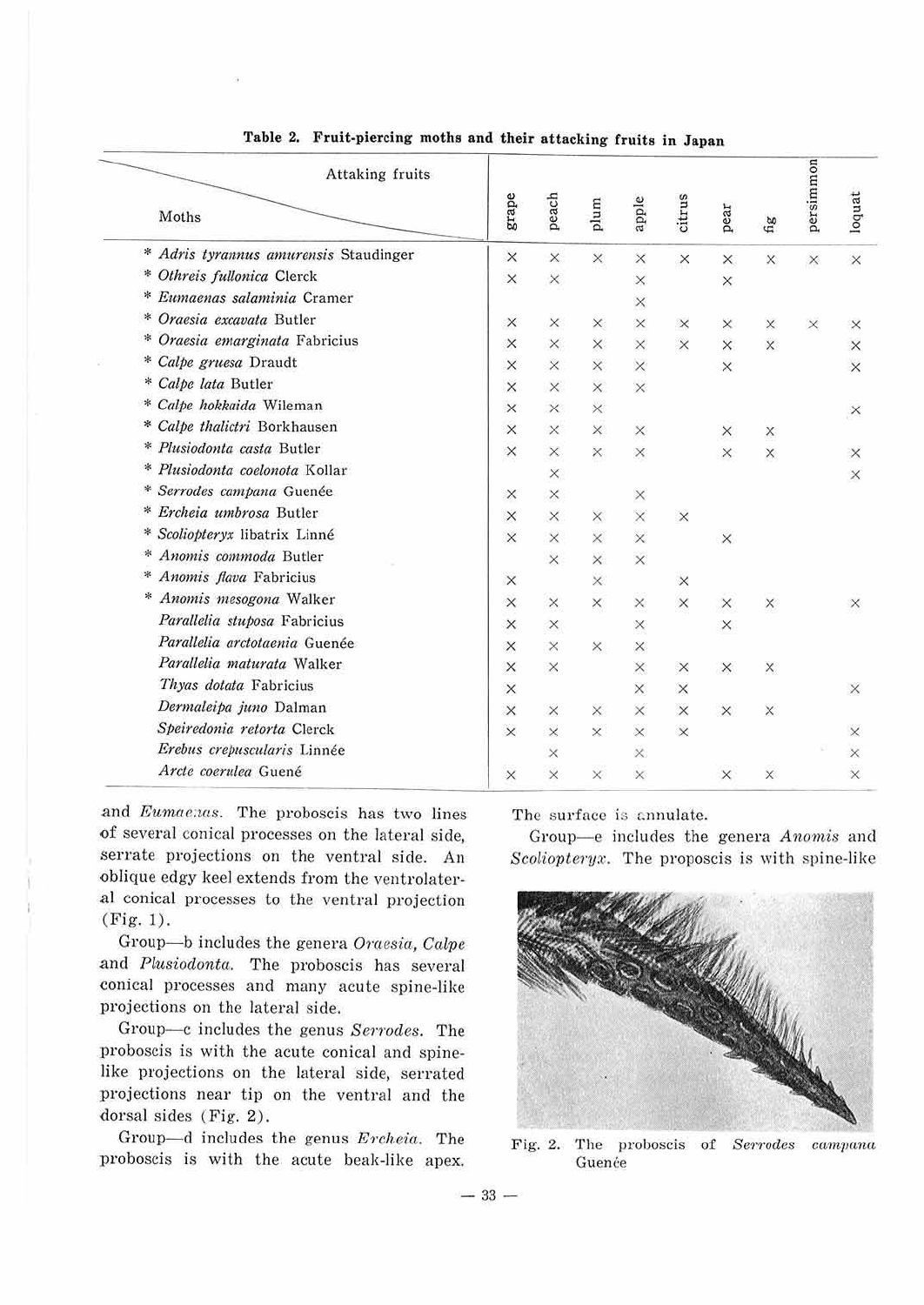projections on the lateral side.

2. Sucking type: The proboscis has a membraneous tip which is unable to pierce some fruits such as citrus fruits, apples or pears from the outer surface. Sometimes it has accessories on the lateral, ventral or dorsal sides, though they are soft (Fig. 3). Occasion-



Fig. 3. The proboscis of *Enmonodia vespertilio* Fabricius

ally species belonging to the genera *Parallelia, Thyas, Derrnaleiva., Speiredonia, E1·ebus* or *Arcte* pierce some ripened fruits such as peaches or grapes.

#### **Habitat**

*Adris tyrannus amurensis Staudinger is con*sidered the species most widely distributed throughout Japan. Both *Ccilve lata* Butler and *C. gruesa.* Draudt are abundant species in the northern districts and *Oraesia ea;cavata* Butler and *O. emarginata* Fabricius are more abundant in the southern districts. *A. tyrannus mnurensis* seems to be the most serious pest followed by O. excavata and O. emarginata. In some places the population density of C. *latc.1,, C. gruesa, Ercheia u1nb1·osa* Butler, *Der* $maleipa$  *juno* Dalman and *Arcte coerulea* Guenée seems to be higher than those of the above three species. The population density of the species such as *Sen·odes ccmipana*  Guenee, *Calve hokkaida* Wileman, *Plu.siodonta coelonota* Kollar, *Othreis fullonicci* Clerck, *Eii* $maenas$  salaminia Cramer and *Anomis flava* Fabricius is low. They seem to be the local pests.

### **Habits**

Flight habit: The appearance of fruit-

piercing moths in orchards was observed about one hour after sunset and were abundant from eight to eleven at night. The distance of flight of the moths was about five hundred meters in general. It semed to be rare that the moth fully sucked juice of fruits appear twice in the same orchard.

Phototropism: The phototropic response is not equal in each species of fruit-piercing moths. *Oraesia excavata, Calpe latci, Dermaleipa juno* and *Arcte coerulea* were well attracted to blue fluorescent light traps, while *Adris tyrannus amurensis* rather showed negative phototropism. *Oraesia emarginata* was not attracted so much to lights.

Larval food-plants: Larvae of fruit-piercing moths feed on various plants such as Lardizabalaceae, Menispermaceae, Rhanuncu laceae or others. The population density of larvae around orchards or in field appears very low. Larvae generally feed leaves at night and often fall to the ground when disturbed. Pupation takes place in a slight cocoon between leaves which have been drawn together with silk.

Seasonal occurrence of moths (Table 3):





The moths begin to appear early in June in southern districts. Because of the absence of adequate fruits to attack at the said time, they occasionally suck the juice of tomatoes or wild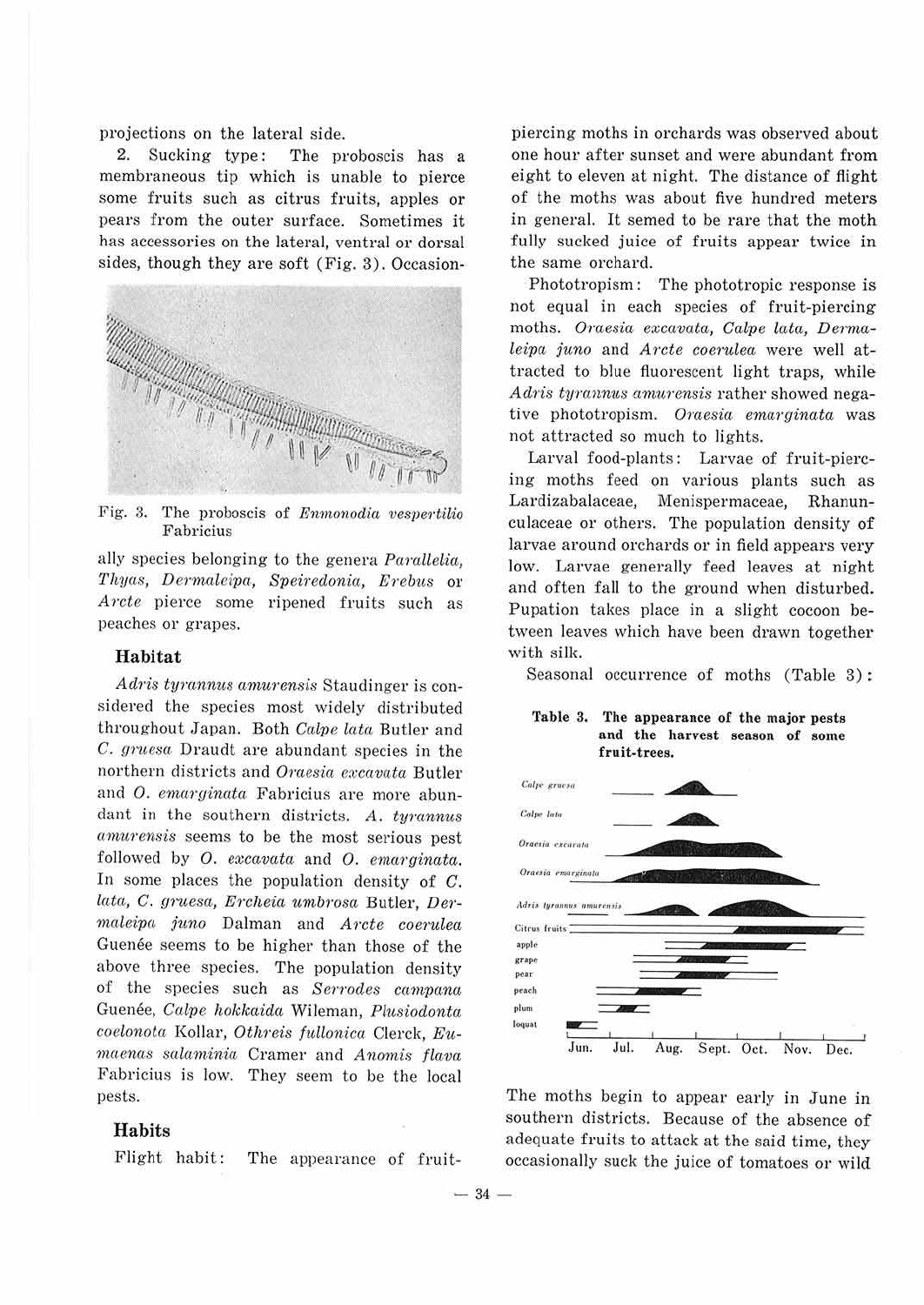berries. The flying of moths to orchards generally increases from August and reaches to maximum during September and October. It coincides with the harvest season of fruits in Japan. There seems to be a tendency for *Calpe lata* and *C. gruesa* to be abundant in August and *Adris tyrannus amurenis* during August and October, and sometimes in November in southern districts. The peak of abundance of 0. *excavata* extends from August to September, and the peak of abundance of 0. *emarginata* from July to October.

### **Diagnosis**

The characters of major pests are as follows: *Adris tyrannus amitrensis* Staudinger (Fig. 4). Length of fore wing about 50 mm.



Fig. 4. Adris tyrannus amurensis Staudinger.

Fore wing chestnut-red in male, chestnutgreen in female, with antemedial oblique rufous line; hind wing orange, with very large black lunule beyond lower angle of cell, one black submarginal band with waved edges from costa to vein 2. Habitat: Japan, Korea, Mandchuria, Amur, Ussuri.



Fig. 5. Oraesia emarginata Fabricius.

 $-35 -$ 

*Oraesia emcirginata* Fabricius (Fig. 5). Length of fore wing about 20 mm. Fore wing red-brown suffused with purplish; one dark streak on median nervure, one oblique double line from apex to inner margin beyond middle; suffused with golden brown near hind angle. Fore wing of female more variegated, one white streak on vein 2. Hind wing ochreous white suffused fuscous. Habitat: Japan (Honshu, Shikoku, Kyushu), Korea, Formosa, China, Ceylon, India.

*Oraesia excavata* Butler (Fig. 6). Length of



Fig. 6. *Oraesia excavata* Butler.

fore wing about 23 mm. Fore wing red-brown suffused with purplish, one dark oblique line from apex to inner margin beyond middle. Hind wing ochreous white suffused with fuscous. Habitat: Japan (Honshu, Shikoku, Kyushu), Korea, China.

*Calve lata* Butler (Fig. 7). Length of fore



Fig. 7. *Calve lata* Butler.

wing about 28 mm. Antennae of female filiform. Fore wing ochreous brown suffused with golden yellow; one oblique line from apex\_ to inner margin red-brown, rather curved